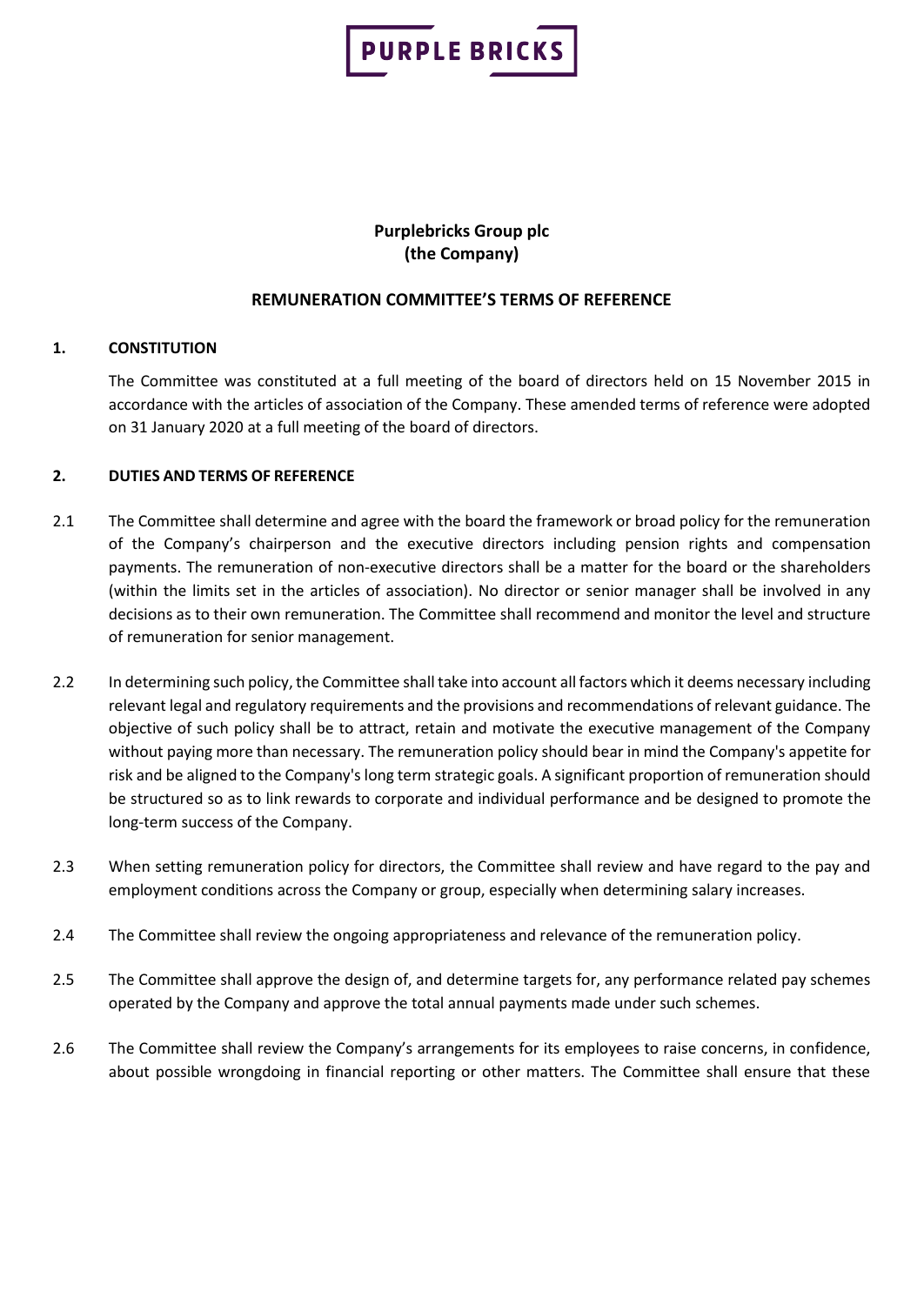

arrangements allow proportionate and independent investigation of such matters and appropriate follow up action.

- 2.7 The Committee shall review the design of all share incentive plans for approval by the board and shareholders. For any such plans, determine each year whether awards will be made, and if so, the overall amount of such awards, the individual awards to executive directors, Company Secretary and other senior executives and the performance targets to be used.
- 2.8 The Committee shall determine the policy for, and scope of, any pension arrangements for each executive director and other senior executives.
- 2.9 Within the terms of the agreed policy and in consultation with the Chairperson and/or Chief Executive as appropriate, the Committee shall determine the total individual remuneration package of the chairperson, each executive director, the Company secretary and other senior executives including bonuses, incentive payments and share options or other share awards.
- 2.10 The Committee shall:
	- (a) ensure that contractual terms on termination and any payments made are fair to the individual and the Company, that failure is not rewarded and the duty to mitigate loss is fully recognised;
	- (b) oversee any major changes in employee benefits structures throughout the Company or group; and
	- (c) agree the policy for authorising claims for expenses from the directors.
- 2.11 The Committee shall be exclusively responsible for establishing the selection criteria, selecting, appointing and setting the terms of reference for any remuneration consultants who advise the Committee.
- 2.12 The Committee shall obtain reliable, up-to-date information about remuneration in other companies of comparable scale. The Committee shall have full authority to appoint remuneration consultants and to commission or purchase any reports, surveys or information which it deems necessary to help it fulfil its obligations within any budgetary restraints imposed by the board; and
- 2.13 The Committee shall consider such other matters as may be requested by the board of directors and work and liaise as necessary with all other board committees.

# **3. MEMBERSHIP**

3.1 The board shall appoint the Committee chairperson who shall be an independent non-executive director. In the absence of the Committee chairperson and/or an appointed deputy, the remaining members present shall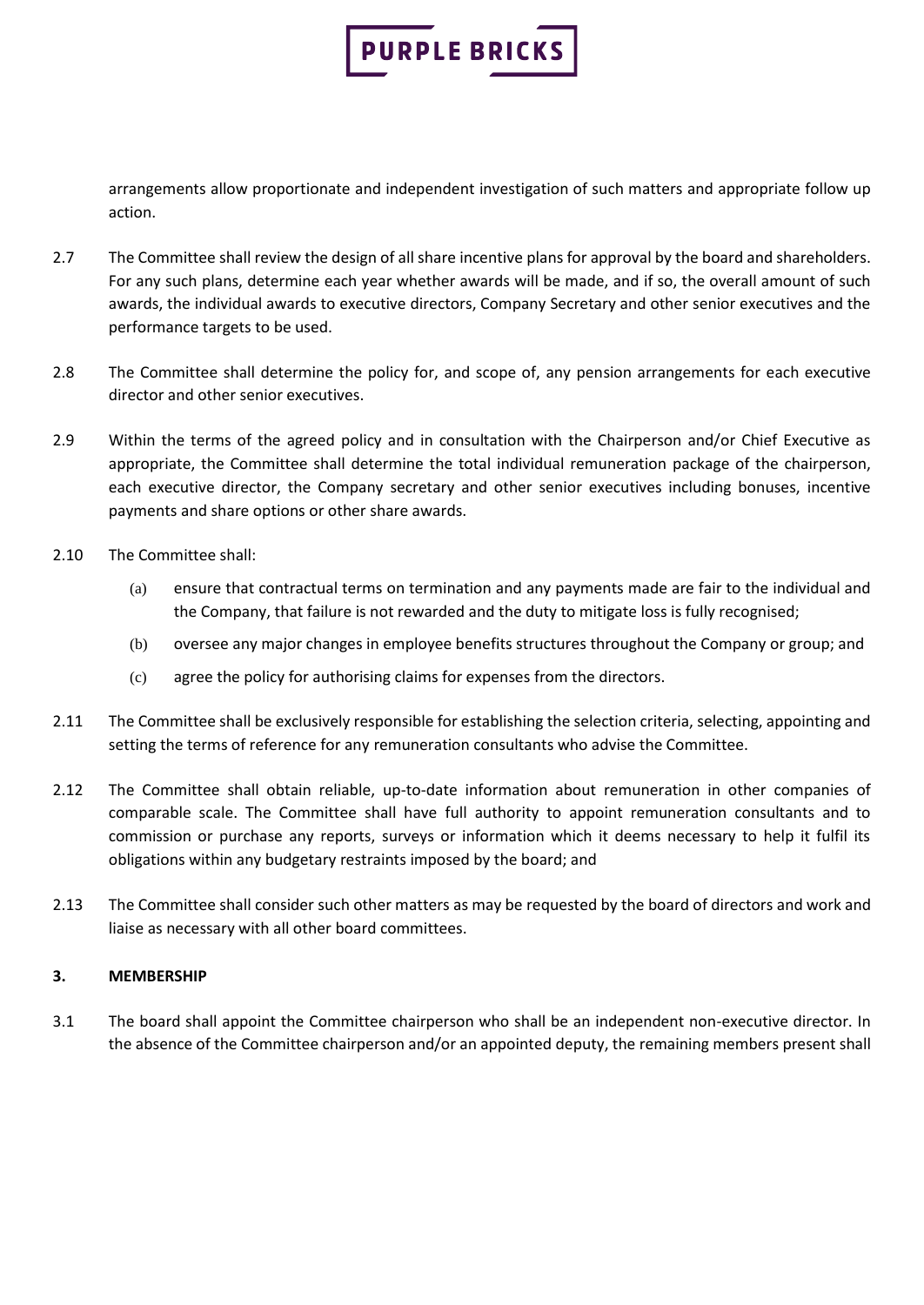

elect one of themselves to chair the meeting who would qualify under these terms of reference to be appointed to that position by the board. The chairperson of the board shall not be chairperson of the Committee.

- 3.2 The members of the Committee shall be appointed by the board of directors on the recommendation of the nomination committee and in consultation with the chairperson of the remuneration committee. All of the members of the Committee should be independent non-executive directors. Appointments to the Committee shall be for periods of up to three years, which may be extended for no more than two additional three-year periods provided the members continue to be independent.
- 3.3 The Committee shall have at least three members, all of whom shall be independent non-executive directors. The chairperson of the board of directors may also serve on the Committee as an additional member, but not the chair the Committee**.**
- 3.4 The members of the Committee can be varied at any time by a majority resolution of the existing members of the Committee save that any additional appointment must still be an independent non-executive director.

## **4. VOTING ARRANGEMENTS**

- 4.1 Each member of the Committee shall have one vote which may be cast on matters considered at the meeting. Votes can only be cast by members attending a meeting of the Committee.
- 4.2 If a matter that is considered by the Committee is one where a member of the Committee, either directly or indirectly has a personal interest, that member shall not be permitted to vote at the meeting.
- 4.3 Save where he has a personal interest, the chairperson will have a casting vote.

#### **5. ATTENDANCE AT MEETINGS**

- 5.1 The Committee will meet at least twice a year. The Committee may meet at other times during the year as required.
- 5.2 Only members of the Committee have the right to attend Committee meeting but other directors and external advisers may be invited to attend all or part of any meeting as and when appropriate.
- 5.3 The Company Secretary or his or her nominee shall be the secretary of the Committee and will ensure that the Committee receives information and papers in a timely manner to enable full and proper consideration to be given to the issues.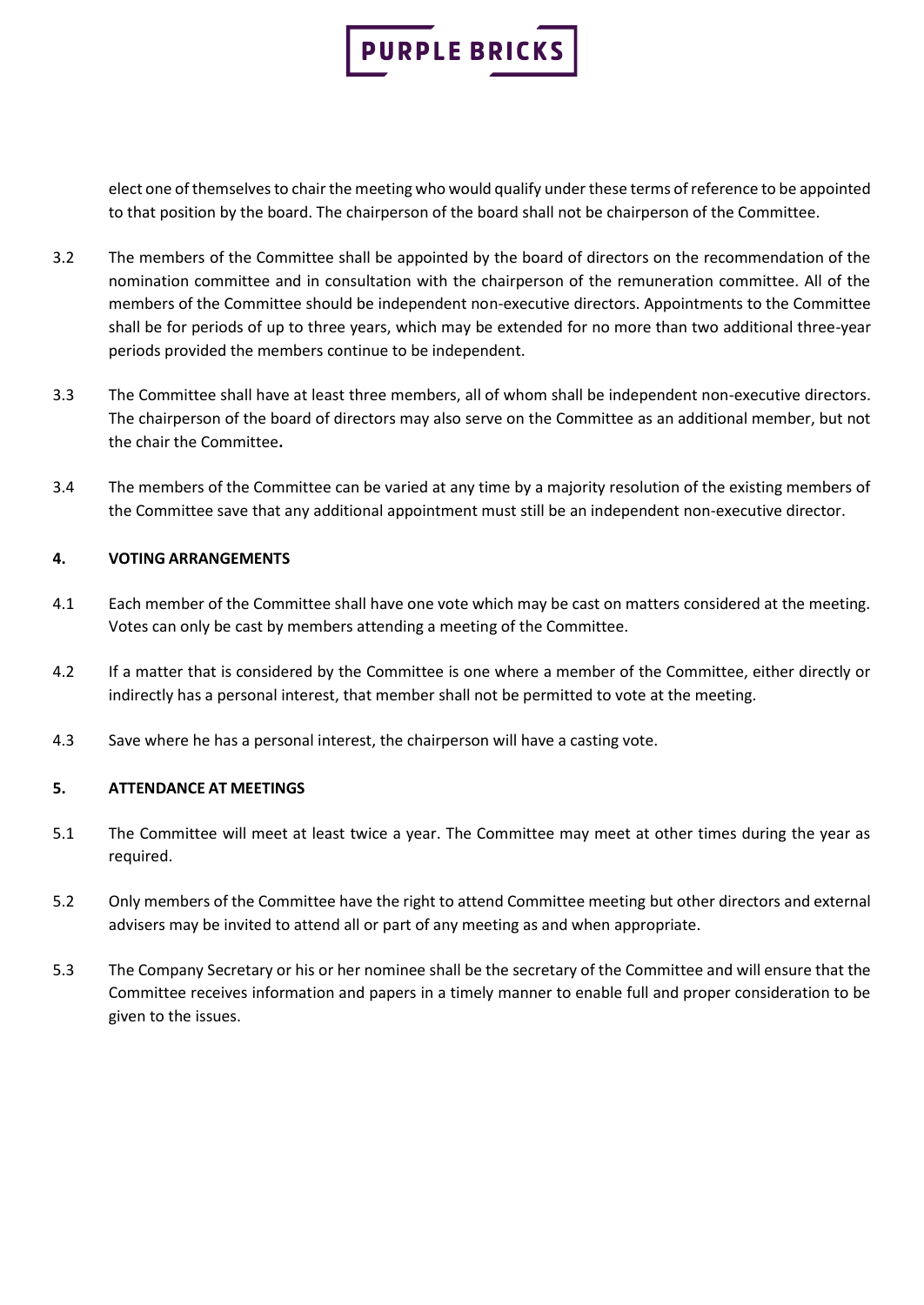

#### **6. NOTICE OF MEETINGS**

- 6.1 Meetings of the Committee shall be summoned by the secretary of the Committee at the request of any of the chairperson.
- 6.2 Unless otherwise agreed, notice of each meeting confirming the venue, time and date together with an agenda of the matters to be discussed at the meeting shall be forwarded to each member and any other person required to attend no later than five working days before the date of the meeting. Any supporting papers shall be sent to each member of the Committee and to other attendees (as appropriate) at the same time.

# **7. AUTHORITY**

The Committee is authorised by the board of directors to examine any activity within its terms of reference and is authorised to obtain, at the Company's expense, legal or professional advice on any matter within its terms of reference. A duly convened meeting of the Committee at which a quorum is present shall be competent to exercise all or any of the authorities, powers and discretions vested in or exercisable by the Committee. The Committee is authorised to seek any information it requires from any employee or director, and all such employees or directors will be directed to co-operate with any request made by the Committee.

## **8. REPORTING**

- 8.1 The proceedings and resolutions of the Committee meetings, including the names of those present and in attendance shall be minuted by the Company Secretary.
- 8.2 Draft minutes of each meeting will be circulated promptly to all members of the Committee. Once approved, the minutes of each meeting will be circulated to all other members of the board of directors unless, in the opinion of the chairperson, it would be inappropriate to do so. The Committee chairperson shall report to the board of directors on its proceedings after each meeting on all matters within its duties and responsibilities.

#### **9. GENERAL MATTERS**

- 9.1 The chairperson of the Committee should make him or herself available at each Annual General Meeting of the Company to answer questions concerning the Committee's work.
- 9.2 The Committee shall arrange for periodic reviews of its own performance and, at least once a year, review its constitution and terms of reference to ensure it is operating at maximum effectiveness and recommend any changes it considers necessary to the board of directors for approval.